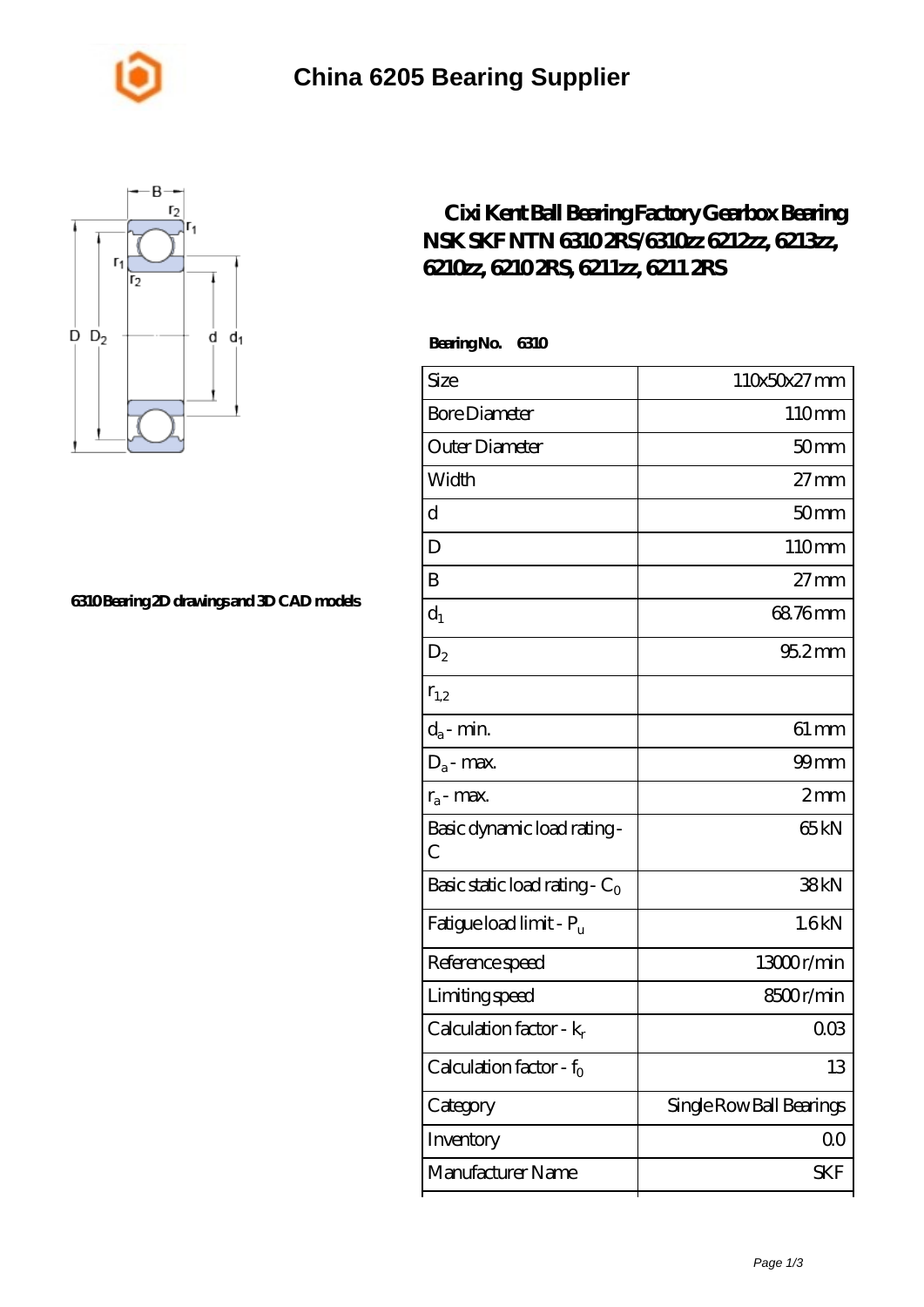

## **[China 6205 Bearing Supplier](https://m.johnny-light.com)**

| Minimum Buy Quantity               | N/A                                                                                                                                                                            |
|------------------------------------|--------------------------------------------------------------------------------------------------------------------------------------------------------------------------------|
| Weight / Kilogram                  | 1.083                                                                                                                                                                          |
| Product Group                      | <b>BOO308</b>                                                                                                                                                                  |
| Enclosure                          | Open                                                                                                                                                                           |
| Precision Class                    | ABEC 1   ISO PO                                                                                                                                                                |
| Maximum Capacity / Filling<br>Slot | No                                                                                                                                                                             |
| Rolling Element                    | <b>Ball Bearing</b>                                                                                                                                                            |
| Snap Ring                          | No                                                                                                                                                                             |
| Internal Special Features          | No                                                                                                                                                                             |
| Cage Material                      | Steel                                                                                                                                                                          |
| Internal Clearance                 | CO-Medium                                                                                                                                                                      |
| Inch - Metric                      | Metric                                                                                                                                                                         |
| Long Description                   | 50MM Bore; 110MM<br>Outside Diameter; 27MM<br>Outer Race Diameter;<br>Open; Ball Bearing; ABEC 1<br>  ISO PQ No Filling Slot; No<br>Snap Ring, No Internal<br>Special Features |
| Category                           | Single Row Ball Bearing                                                                                                                                                        |
| <b>UNSPSC</b>                      | 31171504                                                                                                                                                                       |
| Harmonized Tariff Code             | 8482105068                                                                                                                                                                     |
| Noun                               | Bearing                                                                                                                                                                        |
| Keyword String                     | Ball                                                                                                                                                                           |
| Manufacturer URL                   | http://www.skf.com                                                                                                                                                             |
| Manufacturer Item Number           | 6310                                                                                                                                                                           |
| Weight/LBS                         | 238                                                                                                                                                                            |
| Outer Race Width                   | 1.063Inch   27 Millimeter                                                                                                                                                      |
| Outside Diameter                   | 4331 Inch   110Millimeter                                                                                                                                                      |
| Bore                               | 1.969 Inch   50 Millimeter                                                                                                                                                     |
| $d_1$                              | 68.76mm                                                                                                                                                                        |
| $D_2$                              | $952$ <sub>mm</sub>                                                                                                                                                            |
| $r_{1,2}$ min.                     | 2mm                                                                                                                                                                            |
|                                    |                                                                                                                                                                                |